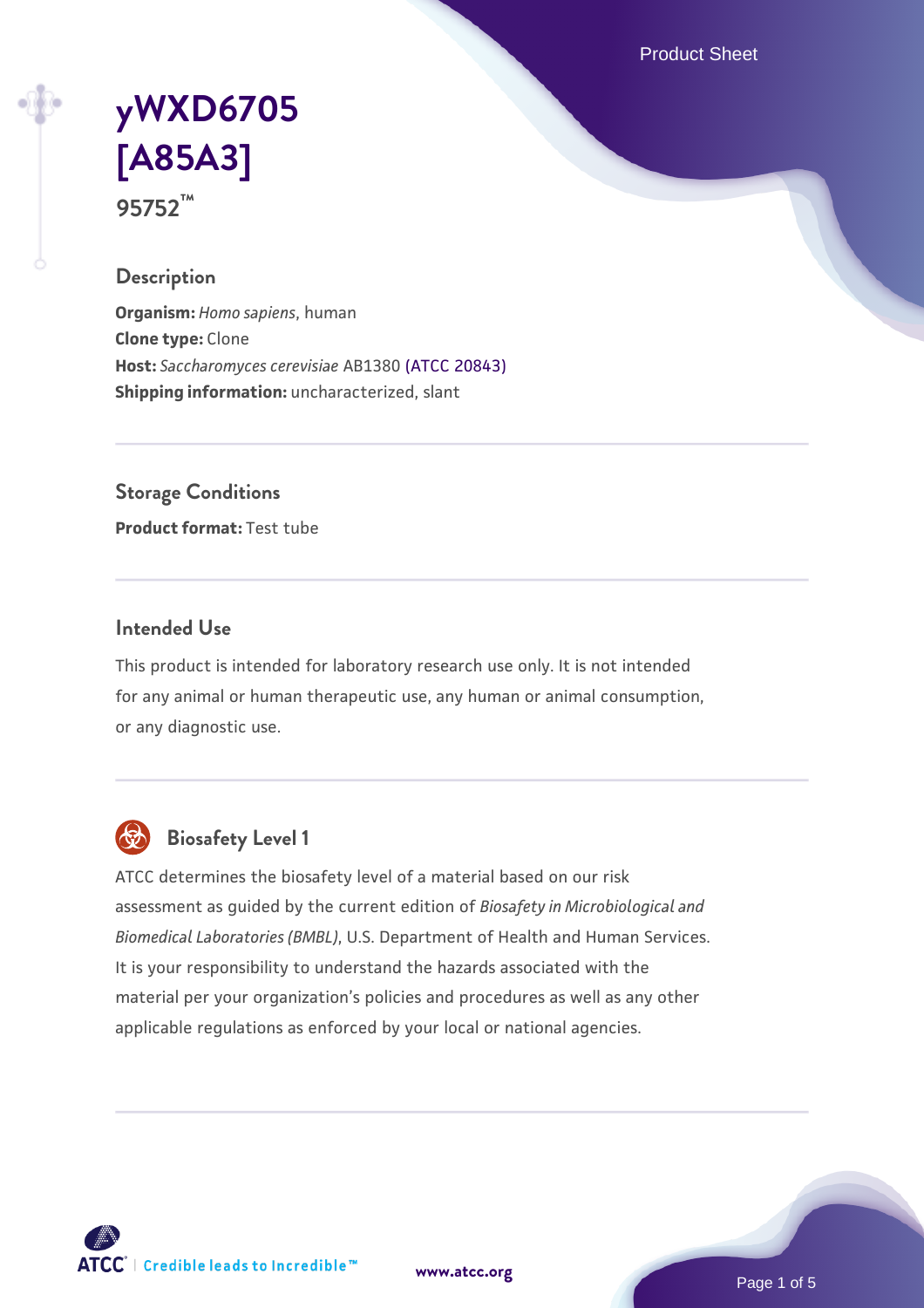# **Certificate of Analysis**

For batch-specific test results, refer to the applicable certificate of analysis that can be found at www.atcc.org.

#### **Insert Information**

**Type of DNA:** genomic **Genome:** Homo sapiens **Chromosome:** X **Gene name:** DNA Segment **Gene product:** DNA Segment **Contains complete coding sequence:** Unknown

### **Vector Information**

**Type of vector:** YAC **Markers:** SUP4; URA3; TRP1

# **Growth Conditions**

**Medium:**  [ATCC Medium 1245: YEPD](https://www.atcc.org/-/media/product-assets/documents/microbial-media-formulations/1/2/4/5/atcc-medium-1245.pdf?rev=705ca55d1b6f490a808a965d5c072196) **Temperature:** 30°C

# **Notes**

More information may be available from ATCC (http://www.atcc.org or 703- 365-2620).

# **Material Citation**

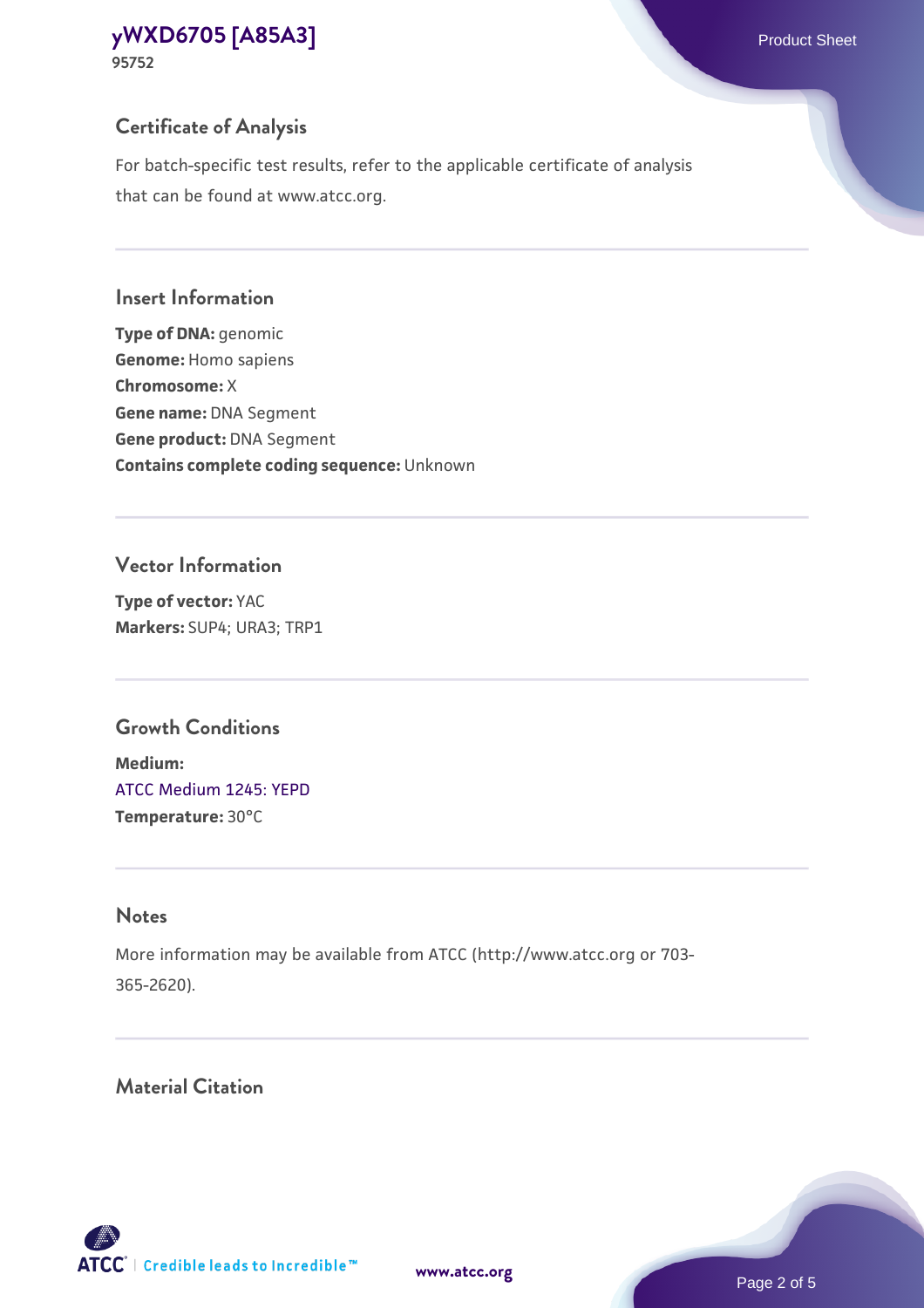If use of this material results in a scientific publication, please cite the material in the following manner: yWXD6705 [A85A3] (ATCC 95752)

#### **References**

References and other information relating to this material are available at www.atcc.org.

### **Warranty**

The product is provided 'AS IS' and the viability of  $ATCC<sup>®</sup>$  products is warranted for 30 days from the date of shipment, provided that the customer has stored and handled the product according to the information included on the product information sheet, website, and Certificate of Analysis. For living cultures, ATCC lists the media formulation and reagents that have been found to be effective for the product. While other unspecified media and reagents may also produce satisfactory results, a change in the ATCC and/or depositor-recommended protocols may affect the recovery, growth, and/or function of the product. If an alternative medium formulation or reagent is used, the ATCC warranty for viability is no longer valid. Except as expressly set forth herein, no other warranties of any kind are provided, express or implied, including, but not limited to, any implied warranties of merchantability, fitness for a particular purpose, manufacture according to cGMP standards, typicality, safety, accuracy, and/or noninfringement.

#### **Disclaimers**

This product is intended for laboratory research use only. It is not intended for any animal or human therapeutic use, any human or animal consumption,

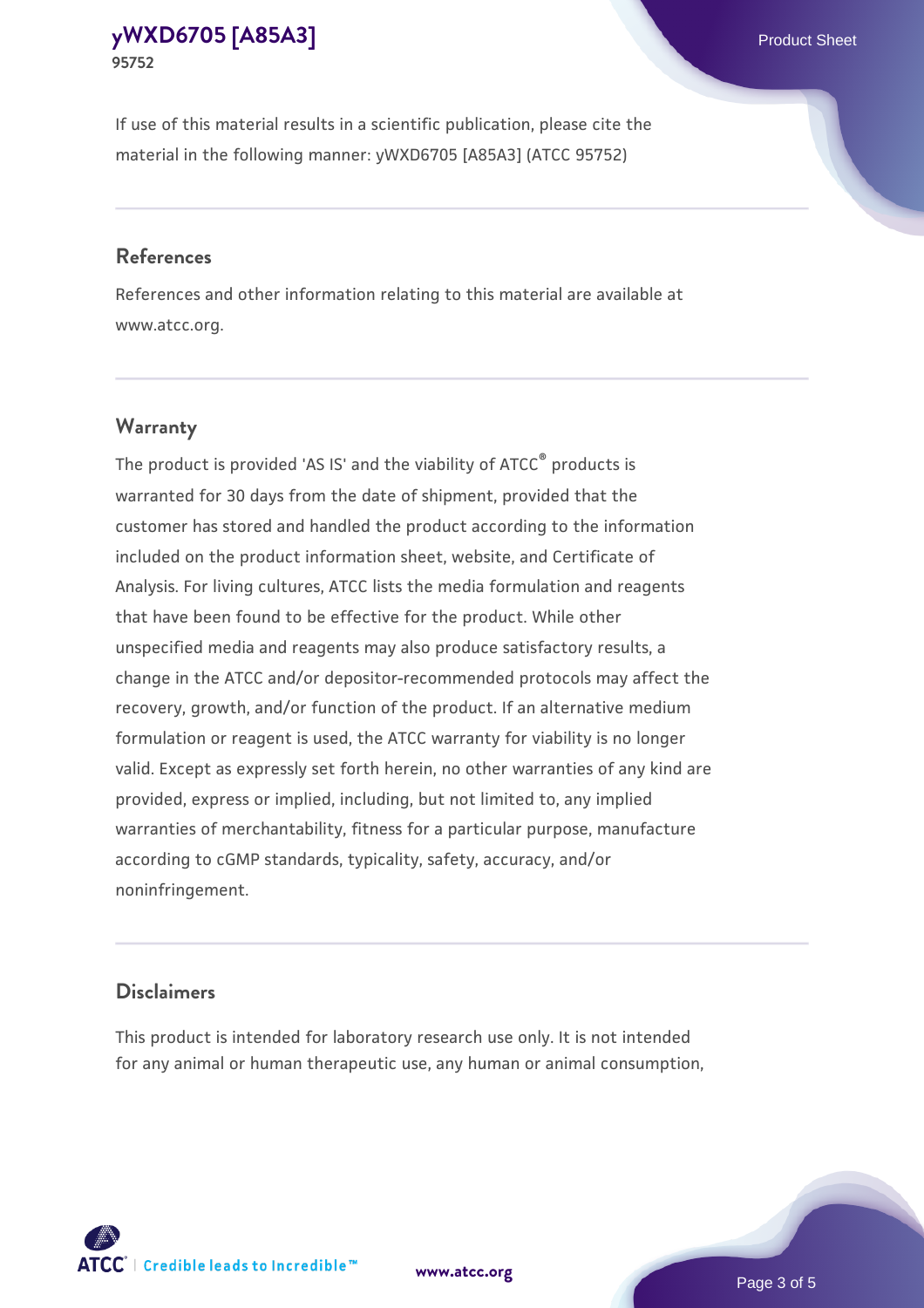or any diagnostic use. Any proposed commercial use is prohibited without a license from ATCC.

While ATCC uses reasonable efforts to include accurate and up-to-date information on this product sheet, ATCC makes no warranties or representations as to its accuracy. Citations from scientific literature and patents are provided for informational purposes only. ATCC does not warrant that such information has been confirmed to be accurate or complete and the customer bears the sole responsibility of confirming the accuracy and completeness of any such information.

This product is sent on the condition that the customer is responsible for and assumes all risk and responsibility in connection with the receipt, handling, storage, disposal, and use of the ATCC product including without limitation taking all appropriate safety and handling precautions to minimize health or environmental risk. As a condition of receiving the material, the customer agrees that any activity undertaken with the ATCC product and any progeny or modifications will be conducted in compliance with all applicable laws, regulations, and guidelines. This product is provided 'AS IS' with no representations or warranties whatsoever except as expressly set forth herein and in no event shall ATCC, its parents, subsidiaries, directors, officers, agents, employees, assigns, successors, and affiliates be liable for indirect, special, incidental, or consequential damages of any kind in connection with or arising out of the customer's use of the product. While reasonable effort is made to ensure authenticity and reliability of materials on deposit, ATCC is not liable for damages arising from the misidentification or misrepresentation of such materials.

Please see the material transfer agreement (MTA) for further details regarding the use of this product. The MTA is available at www.atcc.org.

## **Copyright and Trademark Information**

© ATCC 2021. All rights reserved.

ATCC is a registered trademark of the American Type Culture Collection.



**[www.atcc.org](http://www.atcc.org)**